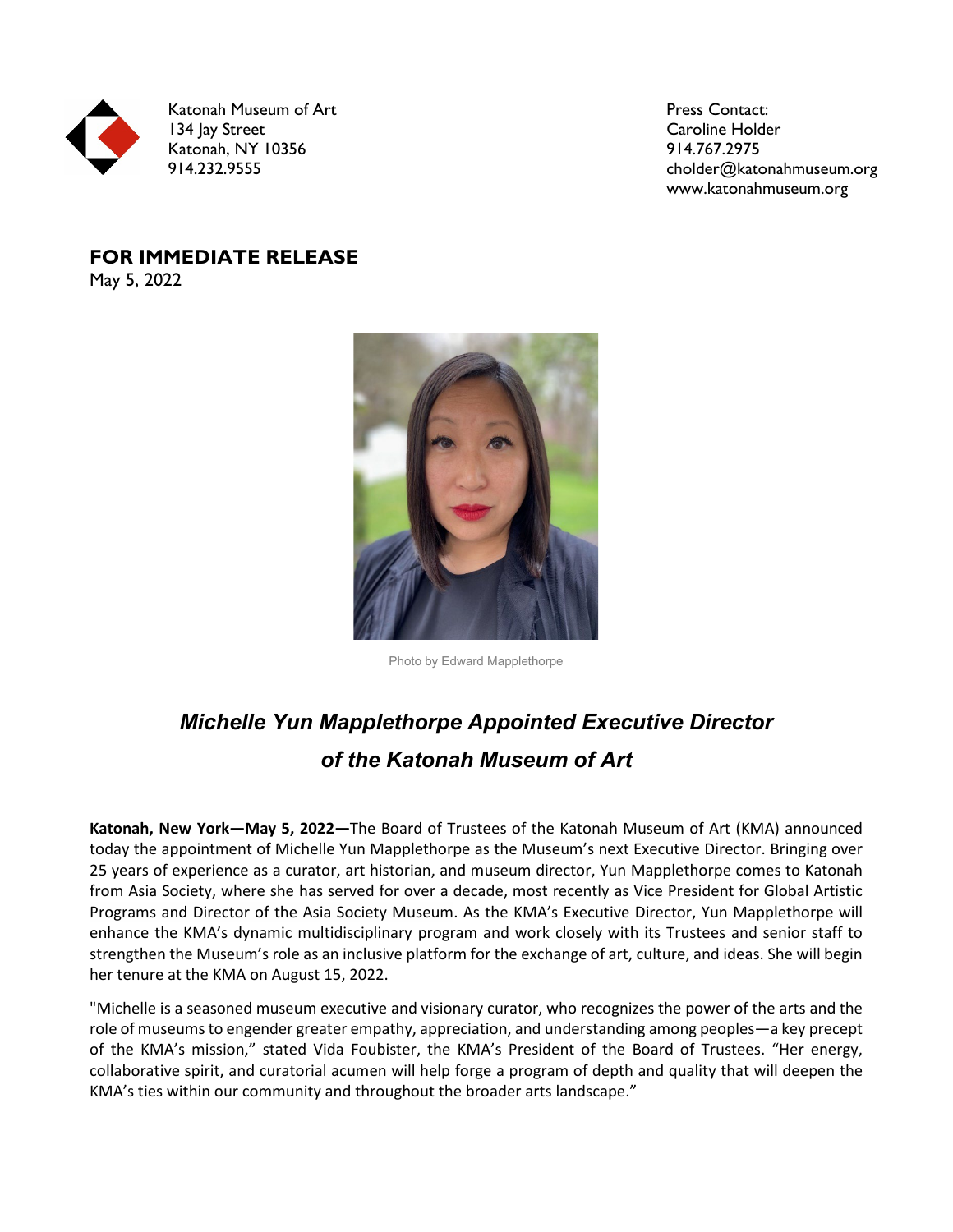In her current role at Asia Society, Yun Mapplethorpe spearheads the organization's arts and cultural initiatives broadly across its 14 global centers and oversees the Asia Society Museum's collection, exhibitions, and interdisciplinary programs, as well as its financial, administrative, and operational functions. Yun Mapplethorpe served as Artistic Director for the Asia Society Triennial, which she co-founded in 2016, bringing together the work of more than 40 artists from Asia and the diaspora across venues throughout New York City in the first initiative of its kind in the U.S. She developed and led Asia Society's 2021 Arts & Museum Summit, a three-day global convening that explored the reimagination of museum narratives within the 21<sup>st</sup> century amidst shifting post-colonial landscapes. With a background in contemporary art on a global level, Yun Mapplethorpe first joined Asia Society in 2012 as Curator of Modern and Contemporary Art, and has served as curator and cocurator of more than 25 exhibitions at the museum during her tenure.

"The Katonah Museum of Art is a museum of national standing and relevance, with a mission and program that is integral to the cultural ecology of New York and the greater Tri-State Region," said Yun Mapplethorpe. "The KMA is uniquely positioned to sustain increased engagement with the local community, while continuing to broaden its reach and program in support of education, exchange, and inclusivity. I am looking forward to working closely with the KMA's Board of Trustees and senior staff to build upon its legacy while guiding it into its next chapter.

A widely published author and frequent lecturer, Yun Mapplethorpe was Curator of the Hunter College Art Galleries before coming to Asia Society in 2012. She previously served as a Consulting Curator at the Museum of China Cultural Arts in Beijing; Project Director of Cai Guo-Qiang's studio; and as Curatorial Assistant in the Department of Painting and Sculpture at The Museum of Modern Art, New York; and has organized numerous independently curated exhibitions. A graduate of the Getty Leadership Institute's Executive Education Program for Museum Leaders, she earned her M.A. in modern art and critical studies from Columbia University and her B.A. from Mount Holyoke College. Yun Mapplethorpe sits on the advisory board of the Mount Holyoke College Art Museum, among other affiliations.

Yun Mapplethorpe was selected as KMA's new Executive Director following an international search overseen by a committee appointed by the Board. She takes the helm from Leslie Griesbach Schultz, who has served as Interim Executive Director since September 2021, and succeeds Michael Gitlitz, who concluded his tenure as Executive Director in June 2021.

###

## **About the Katonah Museum of Art**

The Katonah Museum of Art (KMA) is a non-collecting arts institution with a dynamic exhibition and education program that spans artistic disciplines, cultures, and historical periods. Housed in a modernist building designed by architect Edward Larrabee Barnes, the KMA was established in 1953 with a mission of spotlighting exceptional art from different cultures and time periods, while also responding to the most critical issues of our time through a bold and vigorous lens. Located in Katonah, New York, the KMA is the anchoring cultural institution in Westchester County, drawing visitorship throughout the Tri-State region.

For more information about the Katonah Museum of Art, visit **[katonahmuseum.org.](https://www.katonahmuseum.org/)**

For more information, please contact: Resnicow and Associates Juliet Sorce jsorce@resnicow.com 212-671-5158

Katonah Museum of Art Caroline Holder Marketing and Communications Manager